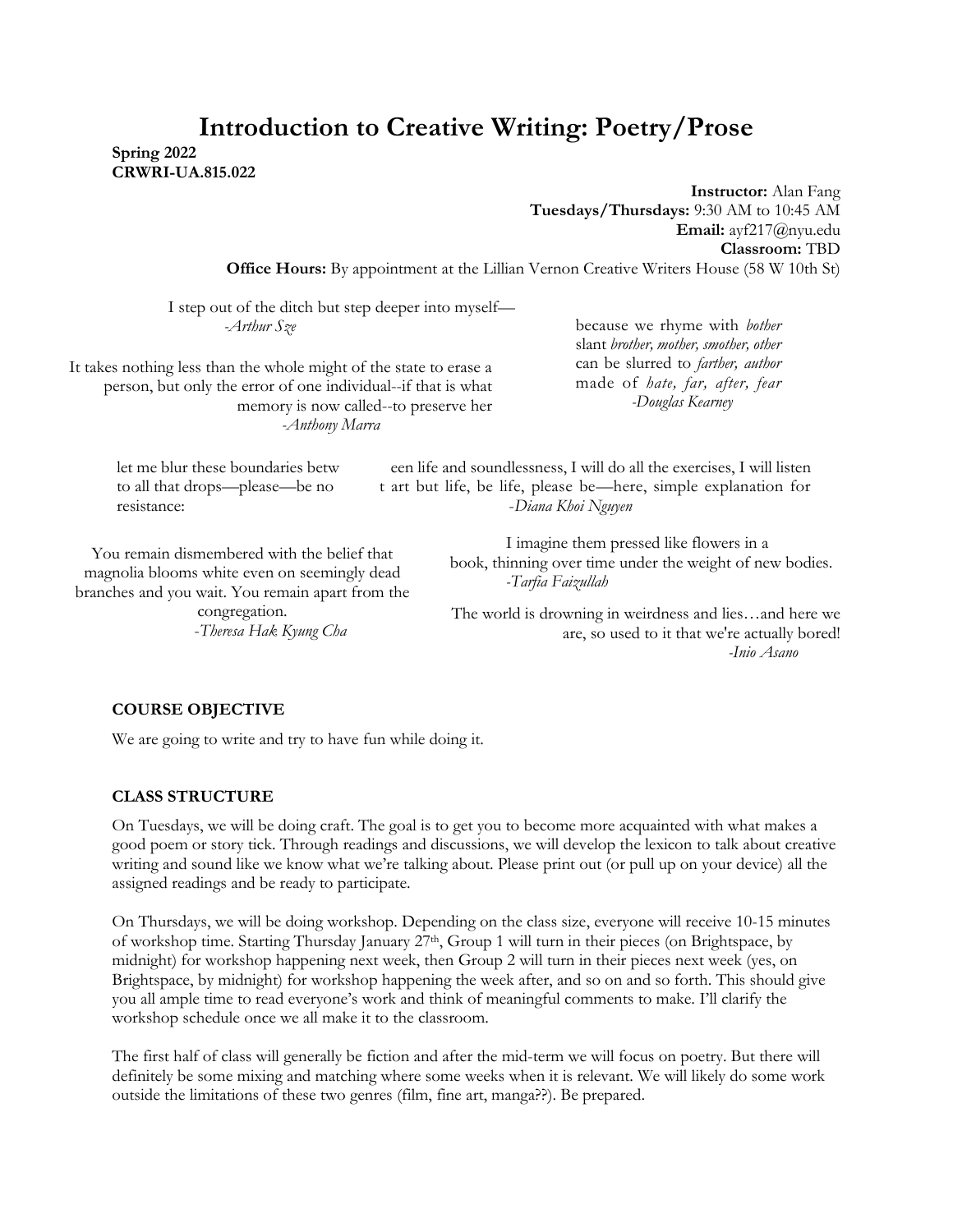#### **GRADING & ASSIGNMENTS & STUFF**

#### **Attendance, Participation & Office Hours (30%)**

If you need to need to be absent for any reason, please email me (at  $\frac{avg217@nyu.edu}{e}$ ) before class and let me know. I'm willing to be super flexible since I know shit happens. The most important thing is that you communicate with me. You have two unexcused absences and after that I'll have to drop your attendance grade by half a letter for each class you miss. It's the same thing if you're consistently and excessively late. Five minutes is no big deal. Thirty minutes is less so.

Besides showing up, you will get the most out of this class if you are engaging with the materials/your classmates' work. Make an observation about the poem we read for class this week. Say something you noticed about how someone uses character in their short story. As long as you aren't disruptive, insulting your classmates/groups of people, wasting time, actively committing crime, etc. then I want to hear what you have to say. You aren't going to develop a vocabulary for talking about poetry/fiction without actually talking.

In a similar vein, I would like for you all to schedule at least one meeting with me during office hours this semester. We can chat about anything: the readings, one of your workshop pieces, your writing goals, your existential dread, the exigent demands of our doomed world.

#### **Workshop poems & stories (25%)**

The only thing I can reasonably expect with your creative work is that it gets done on time and shows some level of effort/thought. I'm not going to grade on quality (unless you obviously spent no time on it, or you blatantly copied someone else) and you can write about anything you want (within reason). Poems can be <u>any length</u> and fiction should be <u>at least four pages</u> (you can turn in longer work but please have mercy… a five-page poem or a twelve-page story is kind of pushing it for an intro class). Everything should be in 12 point font, Times New Roman or Garamond (if you really like sans serif fonts then we can talk), single spaced for poetry and double spaced for fiction. Please include your name in the header and page numbers in the footer.

#### **Reading/Workshop Responses & Presentations (25%)**

Firstly, you will need to turn in a short (100 word minimum) response to a reading we did during the week by Sunday midnight.

Then, for workshop, you will have to bring in written feedback (200 word minimum) for each piece being workshopped that week.

Finally, I will have you sign up for time slots when you will stand up in front of class and read a poem (not your own) of your choosing (if you really want to read a passage from a piece of fiction then I'll make an exception, but it better be good).

#### **Midterm Essay/Final Portfolio (20%)**

I'm somewhat contractually obligated to give you a midterm and final, but these shouldn't be difficult at all.

For the midterm, I'm asking for 3 to 5 pages (on what??? more details will come on Week 3 of class).

For the final, you will collect all the creative work you did over the semester, make revisions (I encourage you to schedule office hours with me if you need any help with this), and organize it all into a neat PDF. I will also ask you for a single page reflection paper. Just a little bit about your experience in workshop, the experience of writing and revising your work, and anything else you feel worthy of reflecting on.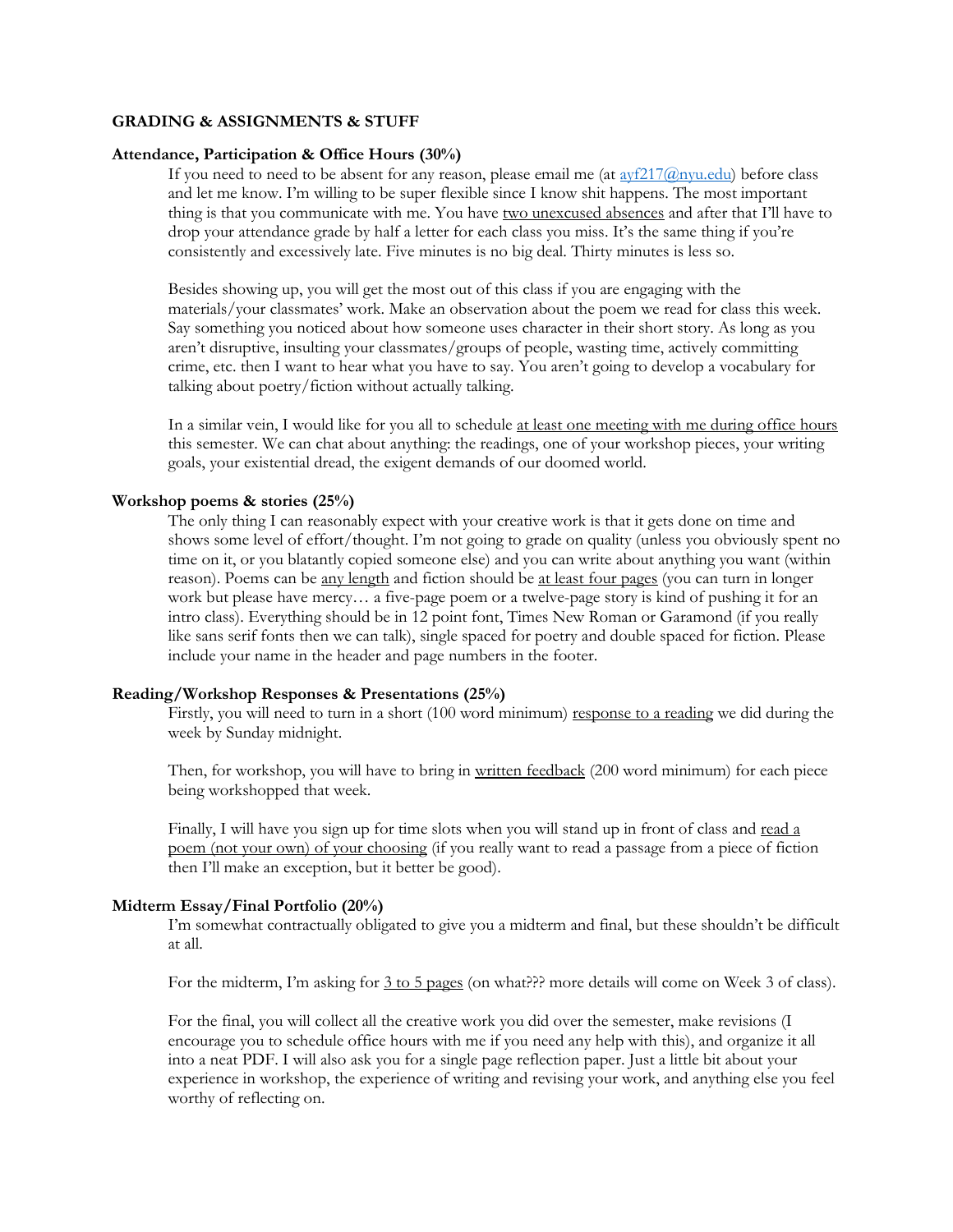#### **EXTRA CREDIT**

If you're worried about your grade at all, you can attend one of many reading events held all around the city. Readers might be big name visitors from different parts of the country, New York City locals, members of the NYU community, even your talented friends. I'd recommend swinging by the salon of the Writers' House on certain Thursday and Friday nights to see who taking part in the Reading Series (I'll send you all a schedule once it's available). Then, write up a short response paper about your experience at the reading (very openended) to receive that sweet, sweet extra credit. Or you can just go for fun.

### **PLAGIARISM**

…No

[https://www.nyu.edu/about/policies-guidelines-compliance/policies-and-guidelines/academic](https://www.nyu.edu/about/policies-guidelines-compliance/policies-and-guidelines/academic-integrity-for-students-at-nyu.html)[integrity-for-students-at-nyu.html](https://www.nyu.edu/about/policies-guidelines-compliance/policies-and-guidelines/academic-integrity-for-students-at-nyu.html)

#### **DISABILITY DISCLOSURE STATEMENT**

Academic accommodations are available to any student with a chronic, psychological, visual, mobility, learning disability, or who is deaf or hard of hearing. Students should please register with the Moses Center for Students with Disabilities at 212-998-4980.

NYU's Henry and Lucy Moses Center for Students with Disabilities 726 Broadway, 2nd Floor New York, NY 10003-6675 Telephone: 212-998-4980 Voice/TTY Fax: 212-995-4114 Web site:<http://www.nyu.edu/csd>

#### **STUDENT WELLNESS POLICY**

Unless we see explicit evidence in workshop that the speaker of a work is the writer themselves, we assume the speaker is fictional. However, certain content relating to murder, depression, suicide, sexual assault, or severe mental distress, such as seems to be a possible cry for help, will likely prompt the instructor's attention. Please send an email putting this work in context before submitting work, especially for workshop, that may be interpreted as such. If you do feel you need someone to talk to at any point in the semester, please feel safe to reach out to me and I can guide you to the NYU Wellness Center.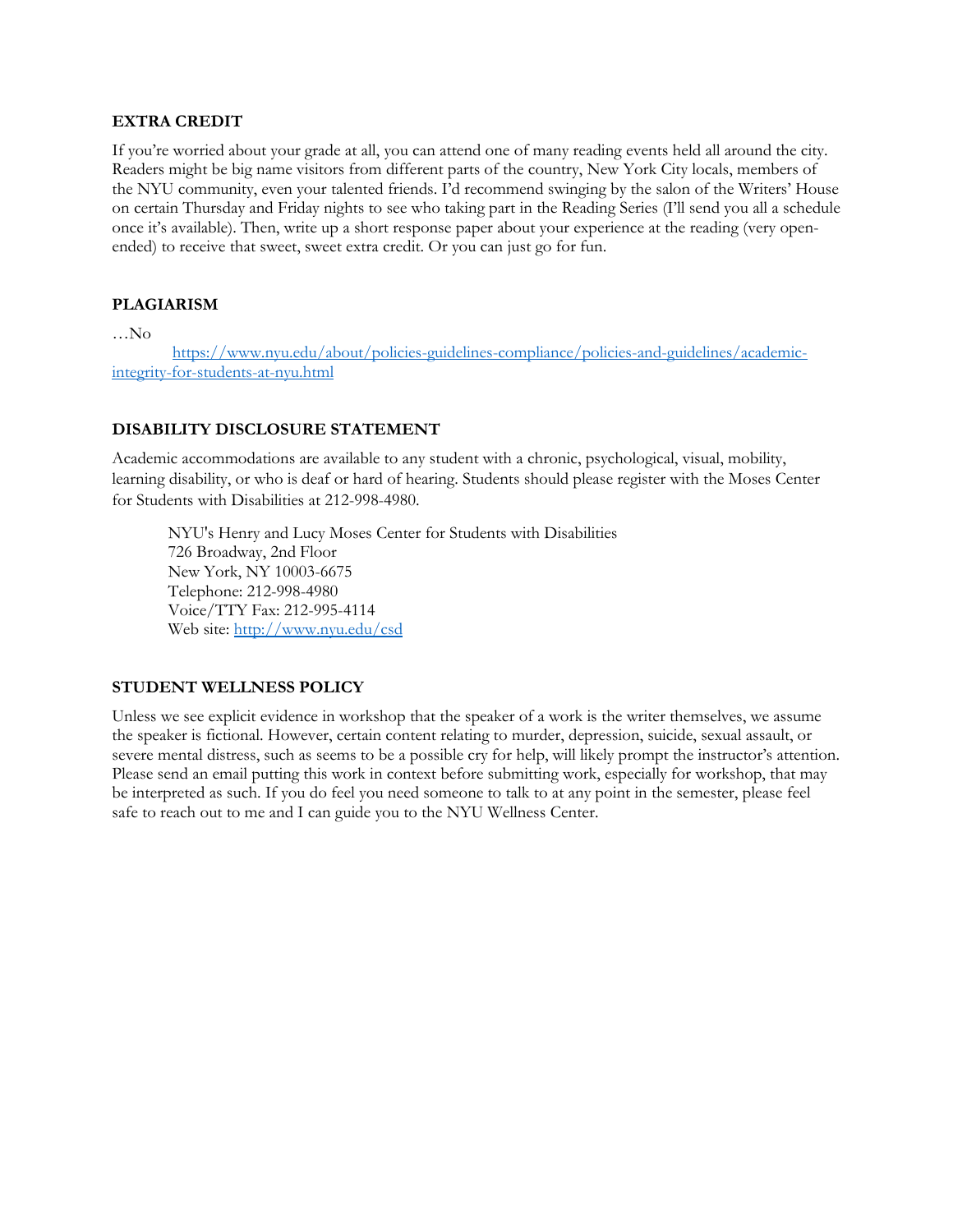## **CLASS SCHEDULE**

| Week 1 |      |                                                                                    |
|--------|------|------------------------------------------------------------------------------------|
|        | 1/25 | Introductions and what are we doing here?                                          |
|        |      | "How to Become a Writer" - Lorrie Moore<br>"Why I Am Not a Painter" - Frank O'Hara |
|        |      |                                                                                    |
|        | 1/27 | To be extremely brief<br>"The School" - Donald Barthelme                           |
|        |      | "Girl" - Jamaica Kincaid                                                           |
|        |      | "The Huntress" - Sofia Samatar                                                     |
|        |      | Selected Flash Fiction by Lydia Davis                                              |
|        |      | Group 1 due by midnight                                                            |
| Week 2 |      |                                                                                    |
|        | 2/1  | Hours & Days                                                                       |
|        |      | "What you Pawn I Will Redeem" - Sherman Alexie                                     |
|        |      | "The Semplica-Girl Diaries" - George Saunders                                      |
|        | 2/3  | Workshop Group 1                                                                   |
|        |      | Group 2 due by midnight                                                            |
| Week 3 |      |                                                                                    |
|        | 2/8  | <b>Going Somewhere</b>                                                             |
|        |      | "Hitting Budapest" - Noviolet Bulawayo                                             |
|        |      | "The Grozny Tourist Bureau" - Anthony Marra                                        |
|        | 2/10 | Workshop Group 2                                                                   |
|        |      | Group 1 due by midnight                                                            |
| Week 4 |      |                                                                                    |
|        | 2/15 | <b>Fathers &amp; Grandmothers</b>                                                  |
|        |      | "Last Evenings on Earth" - Roberto Bolano                                          |
|        |      | "Why Were They Throwing Bricks" - Jenny Zhang                                      |
|        | 2/17 | Workshop Group 1                                                                   |
|        |      |                                                                                    |
|        |      | Group 2 due by midnight                                                            |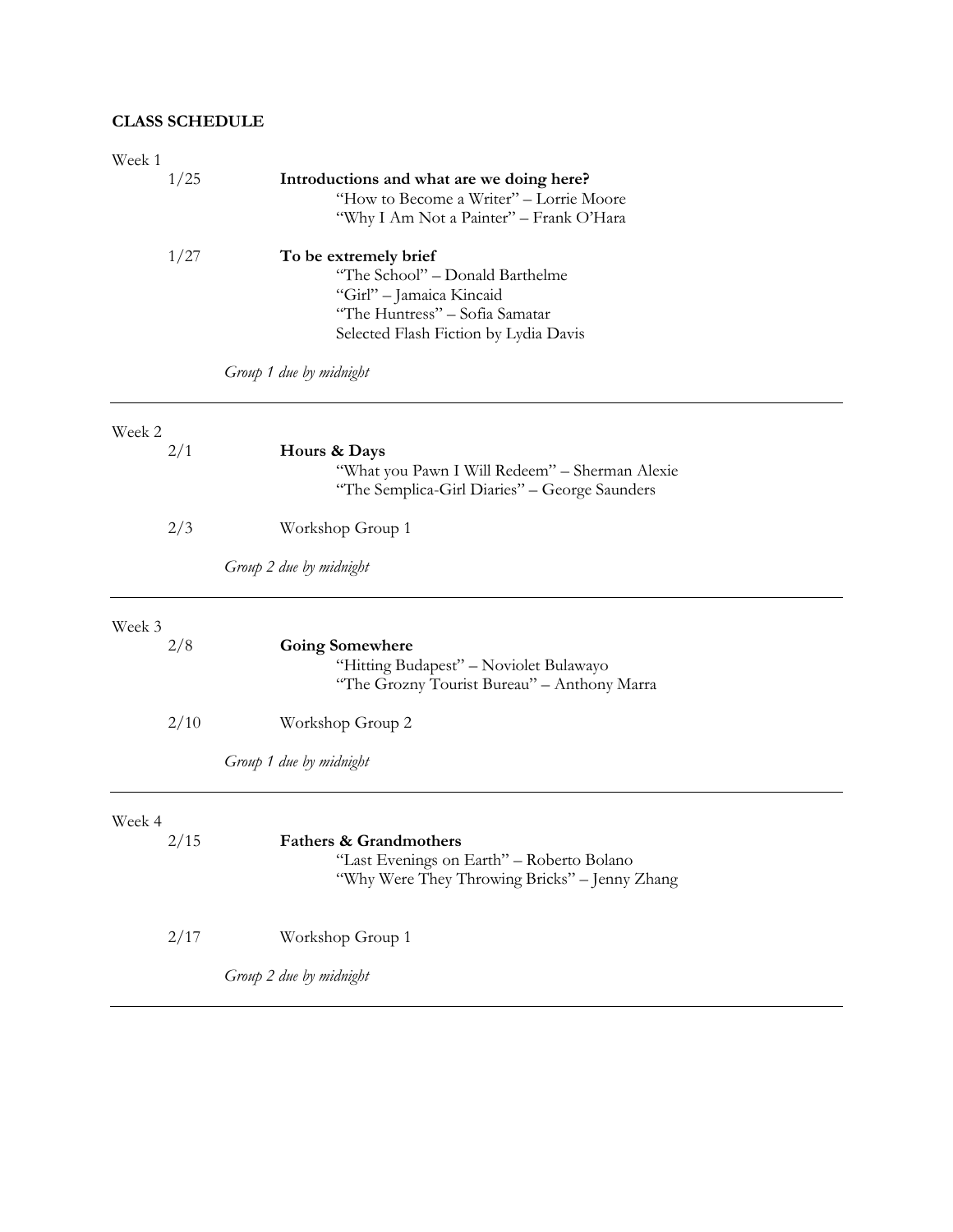## Week 5

| 2/22   |      | What the hell is going on?                                                |
|--------|------|---------------------------------------------------------------------------|
|        |      | "The Debutante" - Leonora Carrington                                      |
|        |      | "Car Crash While Hitchhiking" - Denis Johnson                             |
|        | 2/25 | Workshop Group 2                                                          |
|        |      | Group 1 due by midnight                                                   |
| Week 6 |      |                                                                           |
|        | 3/1  | Women & Men                                                               |
|        |      | "The Husband Stitch" - Carmen Maria Machado                               |
|        |      | "Barn Burning" - Haruki Murakami                                          |
|        | 3/3  | Workshop Group 1                                                          |
|        |      |                                                                           |
|        |      | Group 2 due by midnight                                                   |
| Week 7 |      |                                                                           |
|        | 3/8  | The Body, The Politic                                                     |
|        |      | "Sonny's Blues" – James Baldwin + some of his poetry                      |
|        |      | Selections from Etel Adnan's In the Heart of the Heart of Another Country |
|        | 3/10 | Workshop Group 2                                                          |
|        |      | Group 1 due by 3/16 midnight                                              |
|        |      |                                                                           |
| Week 8 |      |                                                                           |
|        |      | SPRING BREAK (No Class)                                                   |
|        |      |                                                                           |
|        |      |                                                                           |
|        |      |                                                                           |

| Week 9 |                                                                                                                                                                                                                                                                                                         |
|--------|---------------------------------------------------------------------------------------------------------------------------------------------------------------------------------------------------------------------------------------------------------------------------------------------------------|
| 3/22   | Anaphora, Litany, Lyric<br>"Why I Write Poetry" - Major Jackson<br>"Late Twentieth Century in the Form of Litany" - Gabrielle Calvocoressi<br>"Here" – Arthur Sze<br>"Orchids Are Sprouting From the Floorboards" - Kaveh Akbar<br>"Feeling Fucked Up" - Etheridge Knight<br>"America" – Allen Ginsberg |
| 3/24   | Workshop Group 1                                                                                                                                                                                                                                                                                        |

*Group 2 due by midnight*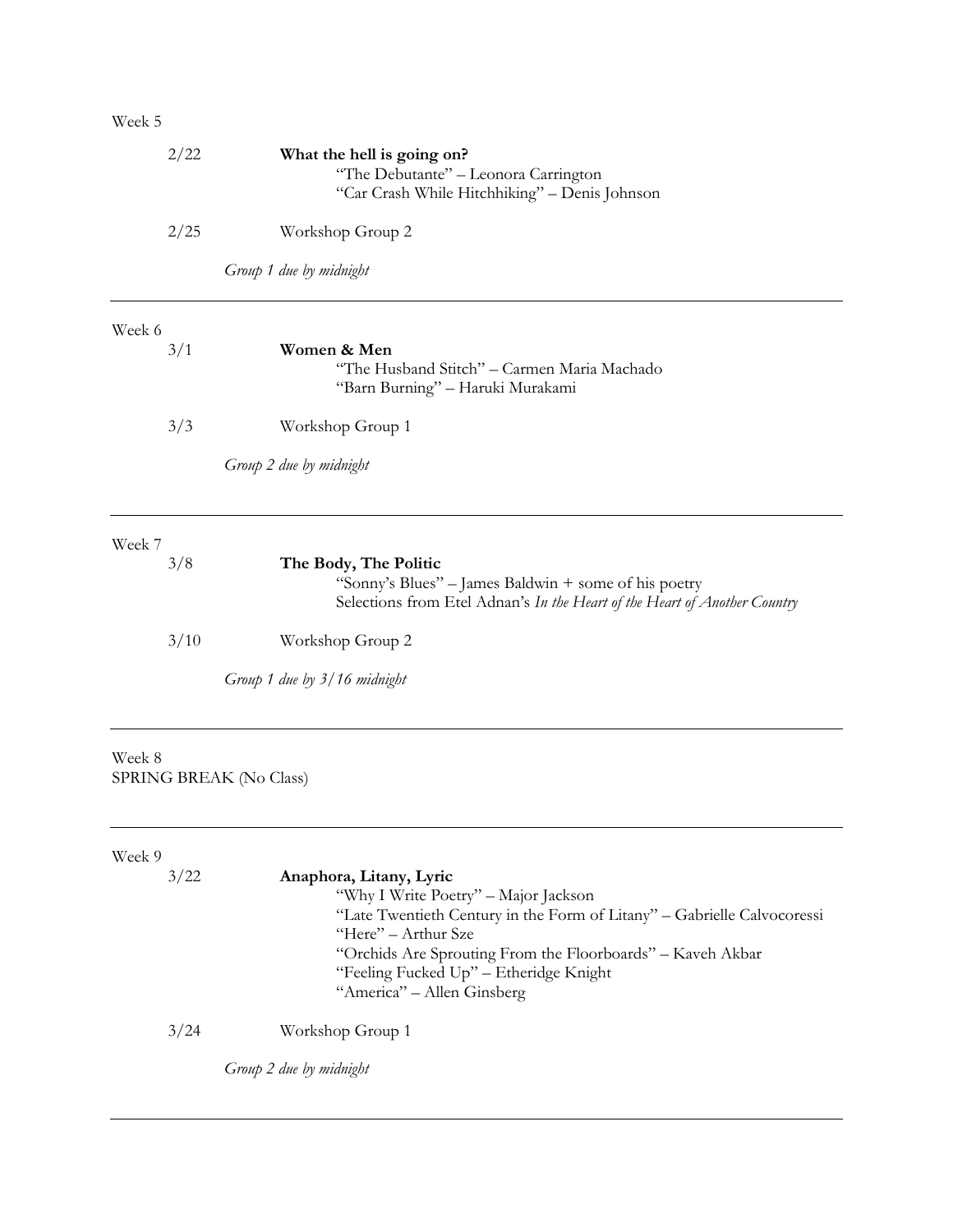| Week 10 |                                                                                                                                                                                                                                                                                                                                                 |
|---------|-------------------------------------------------------------------------------------------------------------------------------------------------------------------------------------------------------------------------------------------------------------------------------------------------------------------------------------------------|
| 3/29    | Time & Place (especially New York)<br>"Chinatown Diptych" - Jenny Xie<br>Selections from Crazy Melon and Chinese Apple - Frances Chung<br>"New York Poem" – Terrance Hayes<br>"Uptown, Minneapolis, Minnesota" – Hieu Minh Nguyen<br>"Two Bikers Embrace on Broad Street" - Ross Gay<br>"Night in the Gardens of Port of Spain" – Derek Walcott |
| 3/31    | Workshop Group 2                                                                                                                                                                                                                                                                                                                                |

*Group 1 due by midnight*

#### Week 11

|  | 4/ |  |
|--|----|--|
|  |    |  |

## 4/5 **Trauma, History, Commentary**

"Aubade with Burning City" - Ocean Vuong "We Lived Happily During the War" - Ilya Kaminsky "Elliptical" - Henryette Mullen Selections from *Seam* - Tarfia Faizullah Selections from *DMZ Colony* by Don Mee Choi "The Colonel" – Carolyn Forché

4/7 Workshop Group 1

*Group 2 due by midnight*

| Week 12 |                                                                                                                                                                                                             |
|---------|-------------------------------------------------------------------------------------------------------------------------------------------------------------------------------------------------------------|
| 4/12    | Form, kinda<br>"Golden Shovel" and selections from "American Sonnets for my Past and<br>Future Assassin" - Terrance Hayes<br>"What I Didn't Know Before" - Ada Limón<br>Selections from Frank – Diane Seuss |
|         | "Red Ghazal" - Aimee Nezhukumatathil<br>"One Art" – Elizabeth Bishop                                                                                                                                        |
| 4/14    | Workshop Group 2<br>Group 1 due by midnight                                                                                                                                                                 |